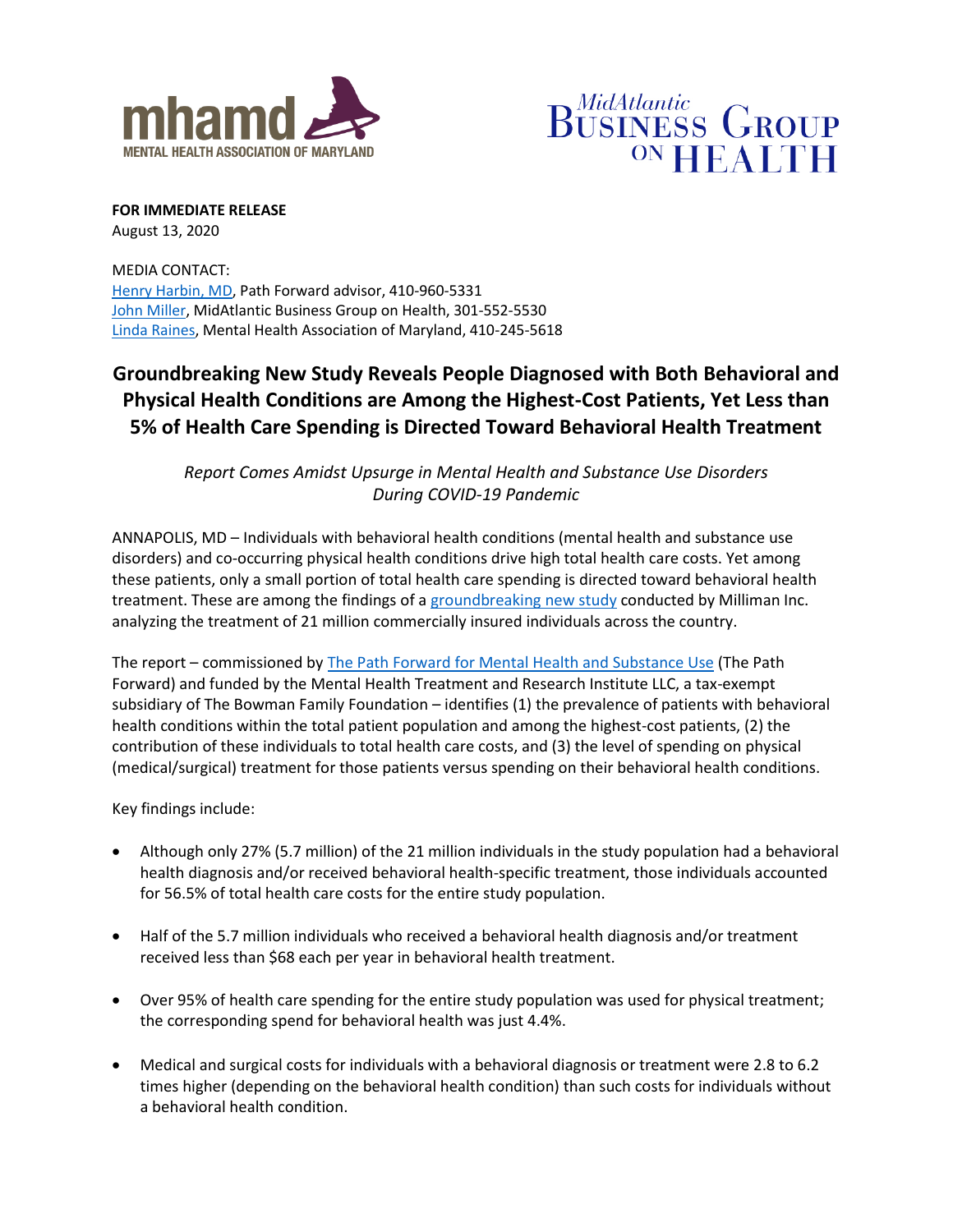- The most expensive 10% of patients (2.1 million individuals) accounted for 70% of annual total health care costs; on average, annual costs for this group were 21 times higher than the remaining 90% of the study population.
- Within this high cost group, 57% (1.2 million individuals) received a behavioral health diagnosis and/or treatment. *Though they represent just 5.7% of the total study population, this high cost behavioral health group accounted for 44% of annual total health care costs for the entire 21 million study population, yet 50% of these individuals received less than \$95 in behavioral health treatment annually, including prescription psychotropic drugs.*

"The data from this report is astonishing," stated Henry Harbin, MD, adviser to The Path Forward partners and former CEO of Magellan Health. "Half of all behavioral health patients had little to no behavioral treatment—less than \$68 per year—and another 25% had very limited treatment—between \$68 and \$502 per year. This despite having been diagnosed with or treated for a behavioral health illness. This is a tragedy, and now we know this population accounts for more than half of our total health care spending. Tremendous savings and improved outcomes are achievable if these individuals are identified early and provided with prompt evidence-based behavioral health treatment."

## **Impact of COVID-19 on Behavioral Health Conditions**

National data indicate a potential upsurge in mental health and substance use disorders as a result of the COVID-19 pandemic and a related increase in deaths of despair. Calls to national crisis hotlines are up over 1,000 percent and, according to a recent poll by the Kaiser Family Foundation, nearly half of all Americans report the coronavirus crisis is negatively impacting their mental health. With loss of employment and related stressors on the rise, studies have shown that for every 1% increase in unemployment rates, suicides increase by up to 1.6% and opioid deaths increase by 3.6%.

"This report's findings should provoke a wake-up call across all of America," said Linda Raines, CEO of the Mental Health Association of Maryland. "For many, the behavioral health impact of the pandemic could be just as deadly as the virus. We can ill afford to continue to ignore the devastating lack of access to mental health and substance use care endured by millions of Americans. Health care costs will rise and more lives will be lost if we fail to act."

#### **Recommended Action Steps**

To address the current deficiencies in behavioral health care, provide equity and reduce total health care costs, The Path Forward recommends specific steps employers, health insurers, and providers can take to ensure implementation of [five key reforms.](https://higherlogicdownload.s3.amazonaws.com/NAHPC/3d988744-80e1-414b-8881-aa2c98621788/UploadedImages/Health_Equity_Demands_Improved_Access_and_Better_Treatment_FINAL.pdf) These include increased access to affordable and effective in-network specialty behavioral providers; early detection of behavioral conditions and tracking of clinical outcomes; use of the evidence-based collaborative care model in primary care settings; expanded access to tele-behavioral health services; and compliance with the federal parity law.

The current crisis in behavioral health is tragic for human reasons, and this study makes it clear that it is for financial reasons as well," said John Miller, Executive Director of the MidAtlantic Business Group on Health. "The Path Forward provides a road map to address this challenge, and all employers should rally behind it. We can achieve equitable access to high-quality mental health care, and we need to do it now."